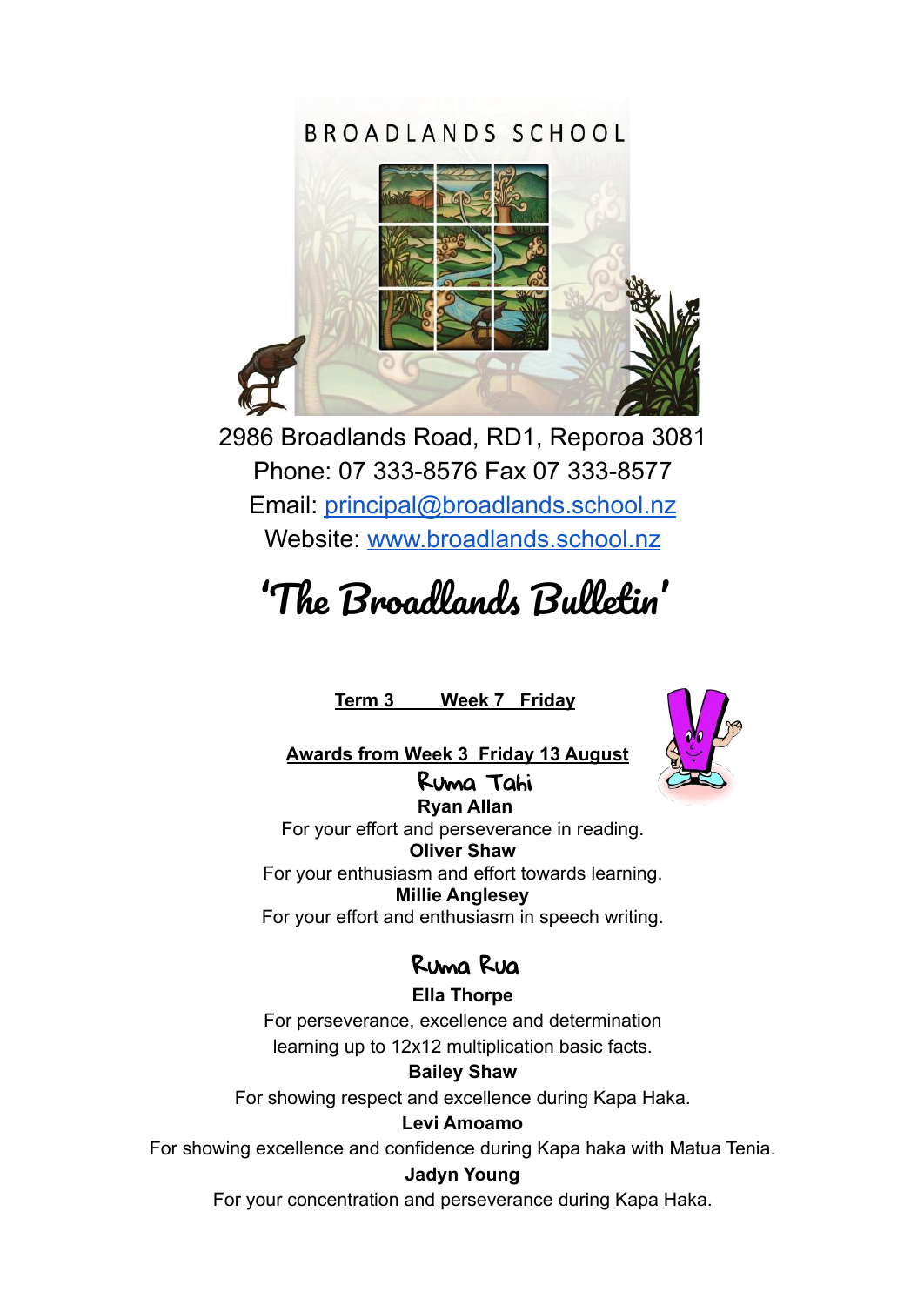#### Ruma Toru

#### **Kayden McVicar**

For leadership by getting the team and equipment organised for a netball game and for leadership on the court.

#### **Peter Saunders**

For the enthusiastic attitude being shown towards your school work.

#### **Rico Coomber**

For the responsible attitude being shown in class. You're working really well.

#### **Emma Mackinnon**

For the effort being put into the maths problem solving tasks.

## Ruma Whā

#### **Cheyla Te Moni**

For the positive attitude and enthusiasm you show in your learning each day!

#### **Israel Wills**

For the positive perseverance you show

in your learning each day!

#### **Bradyn Fitzgerald**

For the kindness and helpfulness you show towards our new 5 year olds in Room 4.



**Forthcoming Events - Term 3:**

## The complete list at this time!

**Monday 20 September** - Speech Finals Night (Year 4-6 finalists) 6.00pm **Nursery rhyme, poem and speech presentations - New details below Wednesday 15 September** - Reporoa College Open Day (Year 6's) *Cancelled* **Wednesday 22 September** - Cluster Winter Sports *Cancelled* **Thursday 23 September** - Cluster Speech Competition - Waikite Valley School (for the top Year 5 and Year 6 Speech Finals winners) **Thursday 30 September** - Last day of Term 3 **Friday 1 October** - Teacher Only Day - *School Closed*

#### **Forthcoming Events - Term 4:**

**Monday 18 October** - First day of Term 4 **Tuesday 19 October** - School Photo Day **Wednesday 20 October** - Calf & Pet Day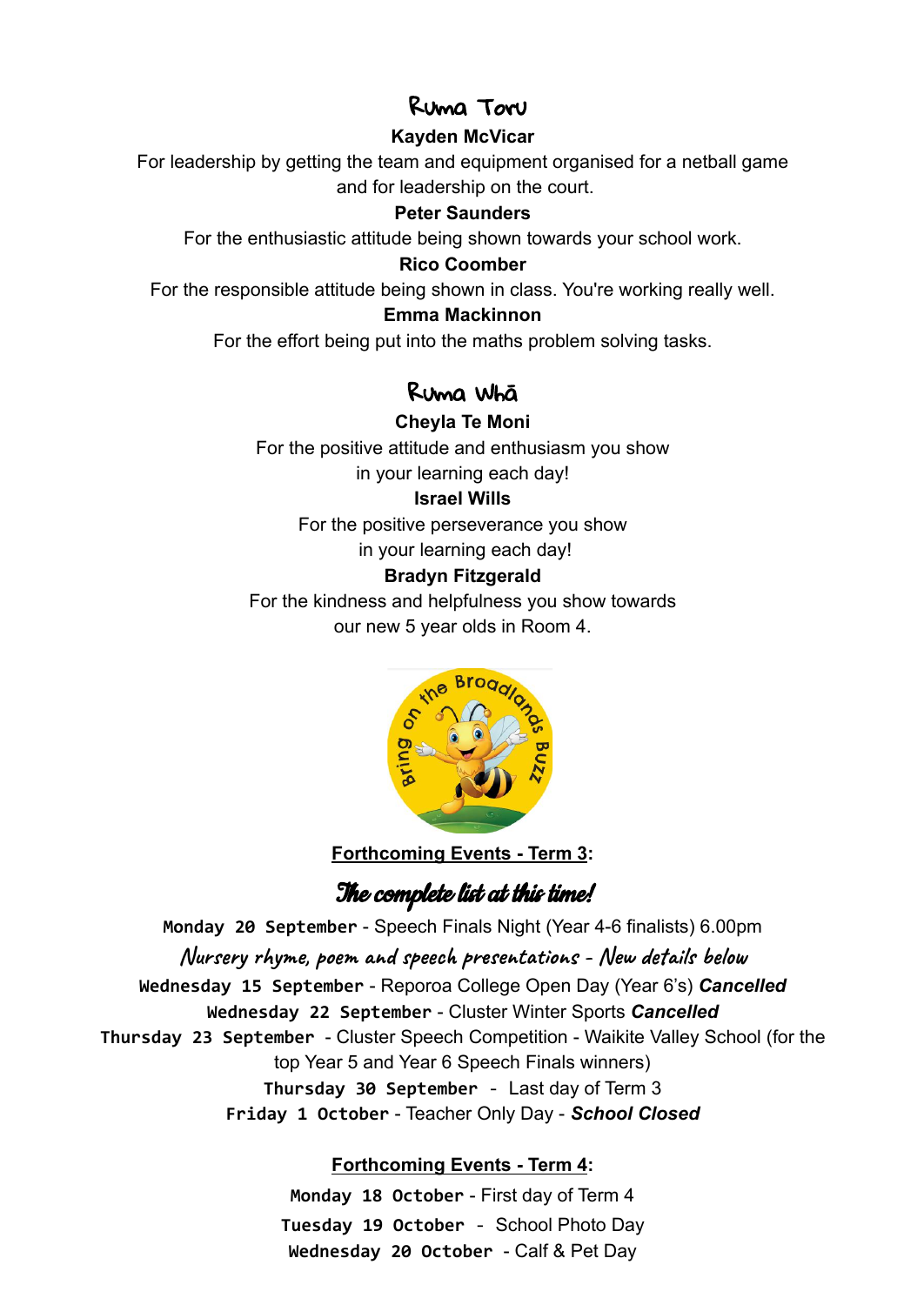**Friday 22 October** - Group Day at Kaharoa School **Monday 25 October** - Labour Day - *School Closed* **Monday 15 November** - Book Fair starts **Tuesday 16 November** - School Athletics **Wednesday 24 November** - Cluster Athletics **Friday 26 November** - Grandparents' & Friends' Day **Friday 3 December** - Flower Show **Tuesday 14 December** - Awards' Assembly **Wednesday 15 December** - Prize Giving **Thursday 16 December** - Last day of Term 4

Hockey Results from 6 August **Broadlands QuickSticks** vs **Wairakei PowerSticks** Final score **0 - 1** to **Wairakei** Players' of the Day - Everyone. Well done team!

**Broadlands QuickSticks Star Player Awards** MVP (Most Valuable Player) - **Sam Phillips** Most Improved - **Ruby Martelli** Unison Award - **Summer Horne**

> **Broadlands DarkSticks** vs **St Pats** Final score **2 - 1** to **St Pats** Players' of the Day - **Everyone!** Well done, team!

**Broadlands DarkSticks Star Player Awards** MVP - **Henry Halliday** Most Improved - **Annabelle Shaw - Micayla Williams** Unison Star - **Chloe Hayes**

**Broadlands BrightSticks Star Player Awards** MVP - **Bailey Shaw** Most Improved - **Alise Martelli** Unison Award - **Charlie Martelli**

Basketball Results from 18 August **Broadlands Gold Hornets Yr 3/4** Vs **St Pat bouncing bishops** Final score **26 - 4** to **Broadlands**

Player of the Day - **Casey O'Reilly**

**Broadlands Dark Knights Yr 5/6** vs **Hilltop Bulls** Final score **6 - 7** to **Hilltop** Player of the Day - **Riki Holt (Reporoa Primary)**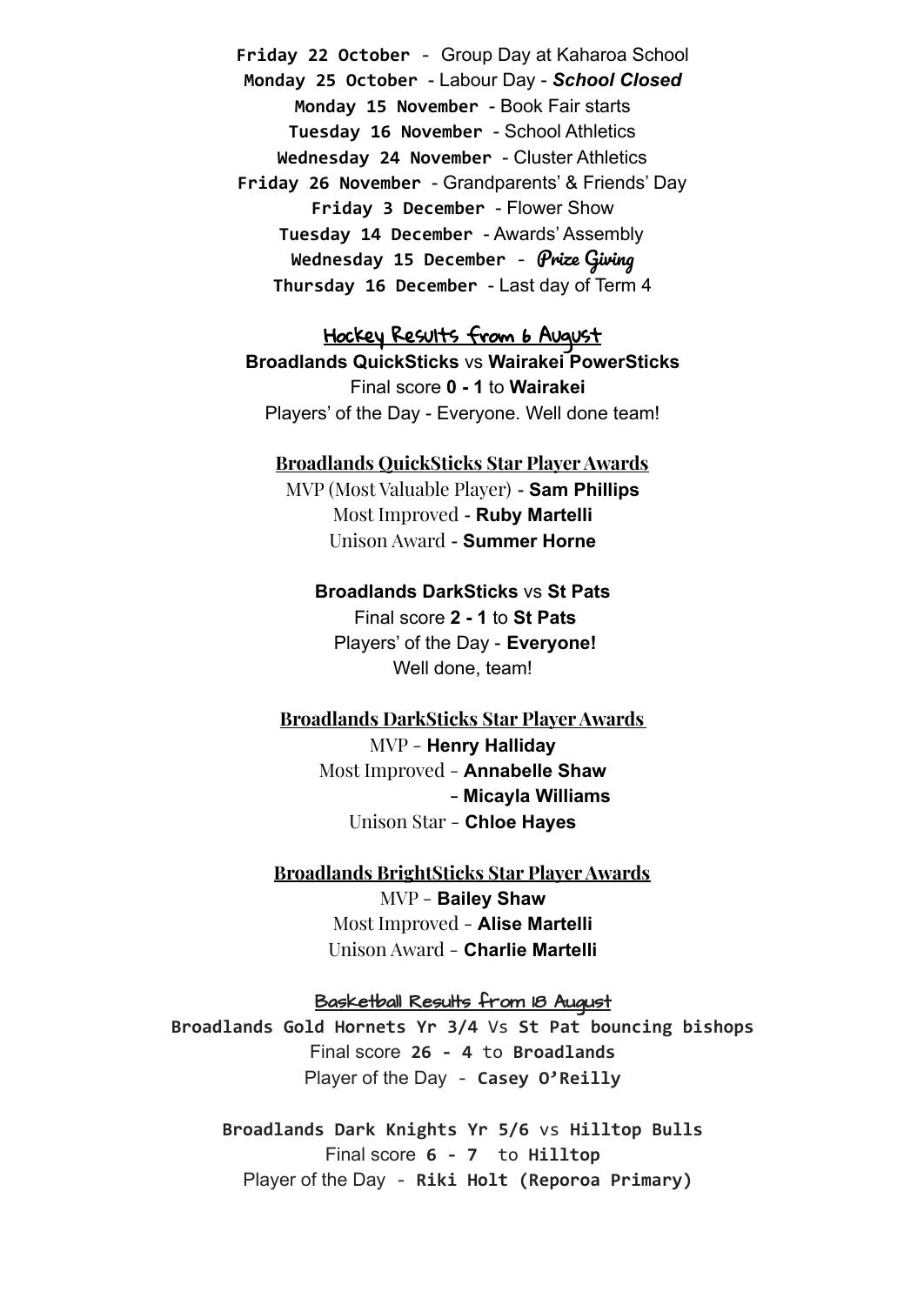

Ngā mihi nui, ki a koutou (Greetings to everyone!)



Let's be a community that appreciates...say "Thank you!"

Welcome back to Term 3

It was truly lovely to see our tamariki back yesterday.

Whilst we understand that some learning momentum has been lost, what is most important is that we work hard to re-establish, through our virtues and shared experiences, positive feelings of well-being | hauora and a sense of belonging, identity and connection | whanaungatanga.



Formal Speeches, Nursery Rhymes and Poems - NEW DATES & TIMES

We are committed to the presentations continuing as we believe these to be important to the continuation of our learning. Time-frames for completion and presentations have been extended.

As such, here are the  $N$ EW dates and times for each of the nursery rhymes, poems and formal speech presentations which we look forward to seeing you at if at all possible.

Other than Speech Night, all events will be held in the Learning Centre. This is the date order:

**Year 5 / Rooms 2 & 3** Speeches will be presented on **Thursday 16 September** at *9.00am*

**Year 4 / Room 2** Speeches will be presented on **Thursday 16 September** *1.30pm*

**Year 6 / Room 3** Speeches will be presented on **Friday 17 September** at *9.00am*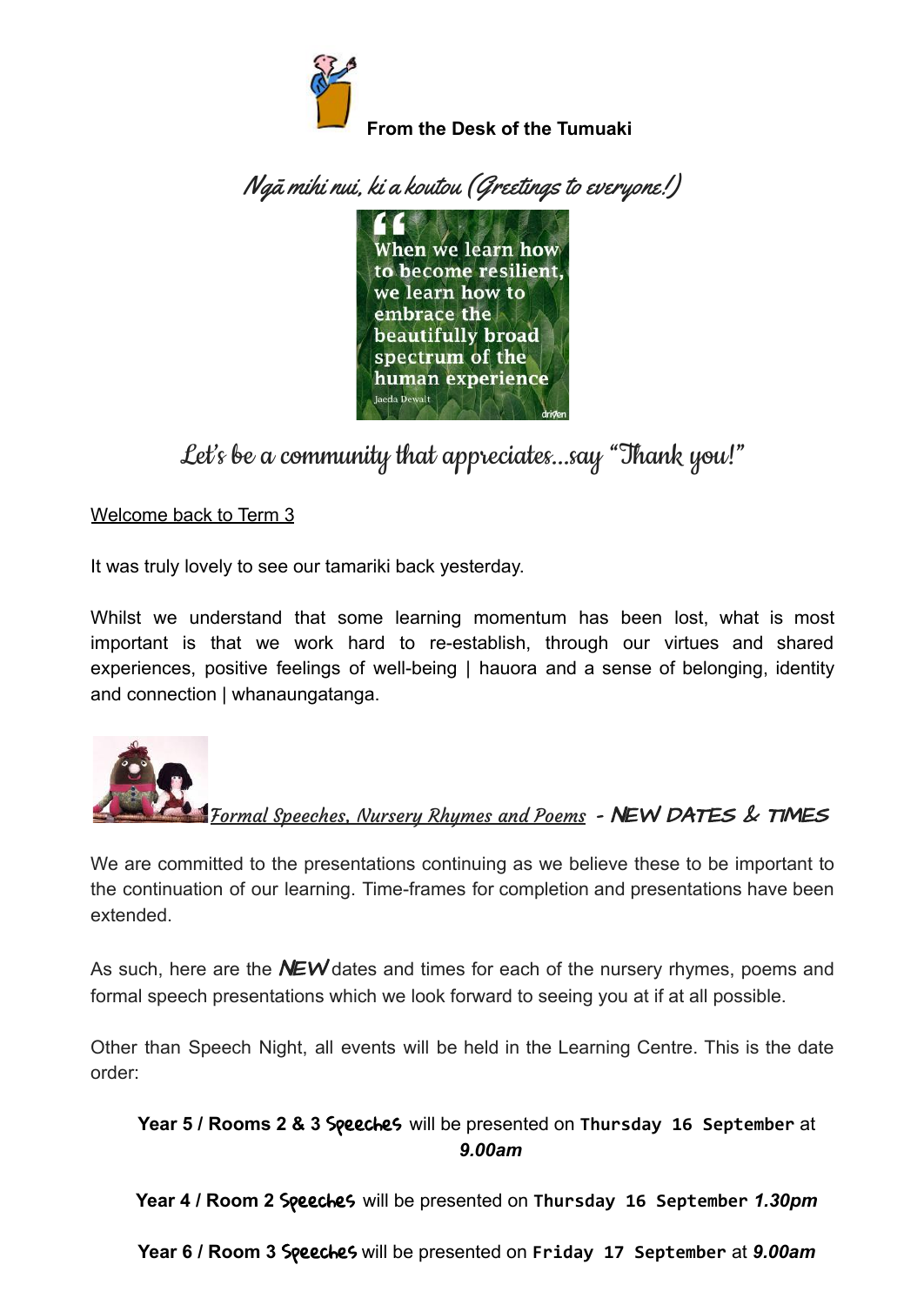#### *\*\*\*NOTE: The TOP 6 for each of the Year 4, 5 & 6 class speech competitions will be in the Speech Finals to be held at 6.00pm on Monday 20 September at 6.00pm in Ruma Rua / Room 2\*\*\**

#### **NE/Year 1** / **Room 4** Nursery Rhymes will be presented on **Wednesday 22 September** at *9.30am*

#### **Year 2 / Rooms 1 & 4** Poetry Recitations will be presented on **Wednesday 22 September** at *11.00am*

#### **Year 3** / **Room 1** Speech Finals will presented on **Tuesday 28 September** from *11.00am*

Bus Vests

A fantastic effort was being made pre lockdown so it is important that we re-establish our expectations at school and at home.

#### *Bus vests must be worn to and from school every day!*

#### Bike Donation

**Thank** you to **Paula Gold** for her donation of a very junior-sized bike for riding the bike trail.

## Ngā manaakitanga ki a koutou

Graeme



**Lunch orders** School lunch orders will continue as of next week being **Wednesday 15 September**.

Those who ordered before lockdown, I still have these so will place the order based on what you chose then. If you would like to change your order that is absolutely fine. Bring back the blank order form that has been sent home today with your new choices.

Orders to be in **no later** than **9.00am** on **Tuesday 14 September** with correct change.



Calf and Pet Day - 'Heads Up' #3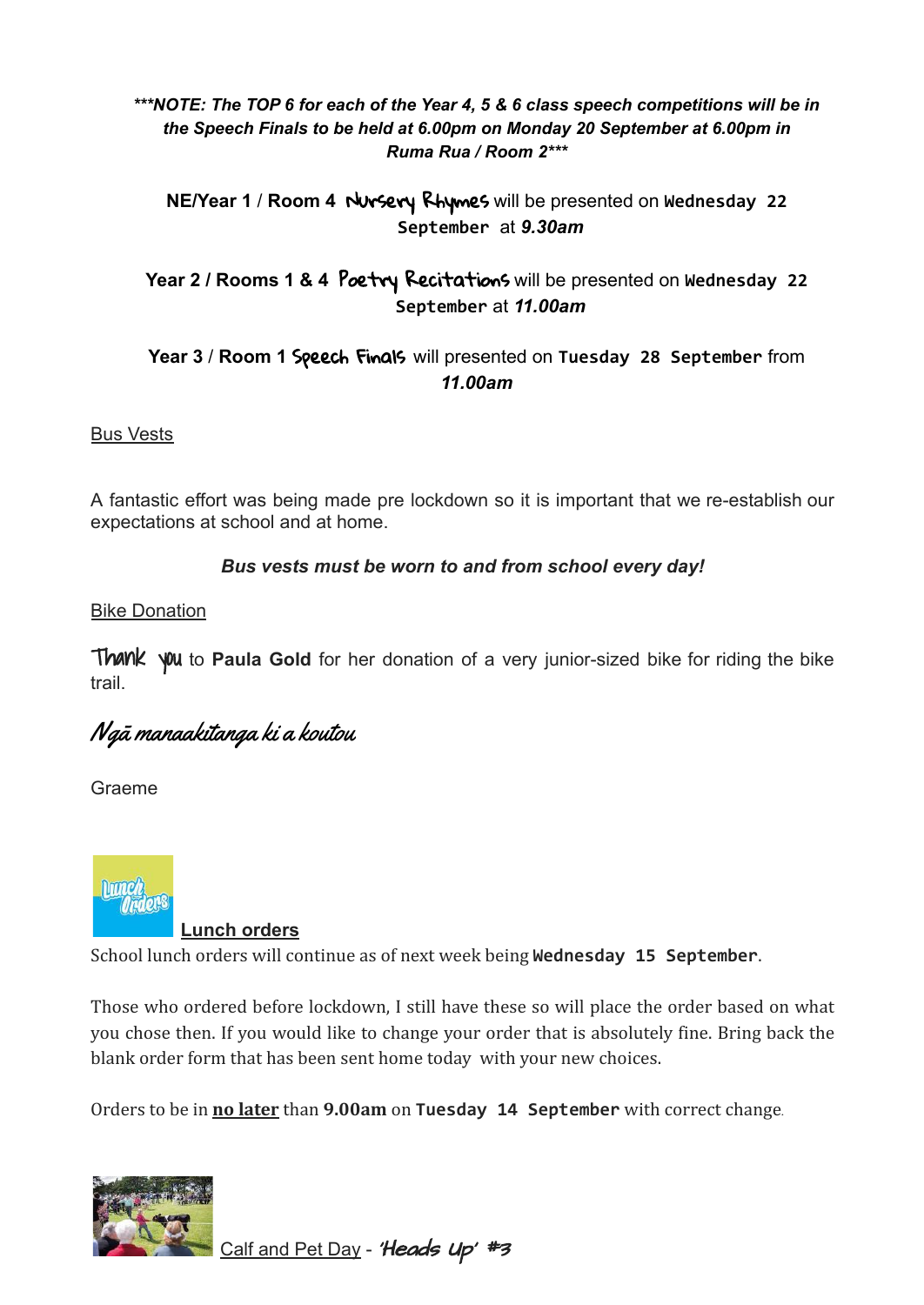Our annual **Calf and Pet Day** will be held on **Wednesday 20 October**. (Week 1/Term 4)

If you are considering showing a lamb or calf this year, then the following dates will be of importance to you.

**\*\*\*\*Calves** and **lambs** will need to be born between **20 July - 25 September\*\*\*\***

More detailed information will follow.

The BIG PTA JFFT. PTA Raffle

The PTA has organised a raffle to coincide with this year's **Calf & Pet Day**.

One book will be sent out with *EACH* child in your family sometime early next week.

You will have until **Monday 18 October** to sell your allocation of tickets as the raffle will be drawn at the **Calf & Pet Day** on **Wednesday 20 October**.

The PTA appreciates your support.



#### **Broadlands School Calf & Pet Day** Wednesday 20 October

To help the PTA plan this day, can you please return this slip with your intended pet entry by Wednesday 29 September or email the School Office.



Can we please have ALL trophies returned from 2020

#### **Grocery Raffle**

The PTA would greatly appreciate donations for the grocery raffle. Two or more non-perishable items per child brought to the Office by Thursday 30 September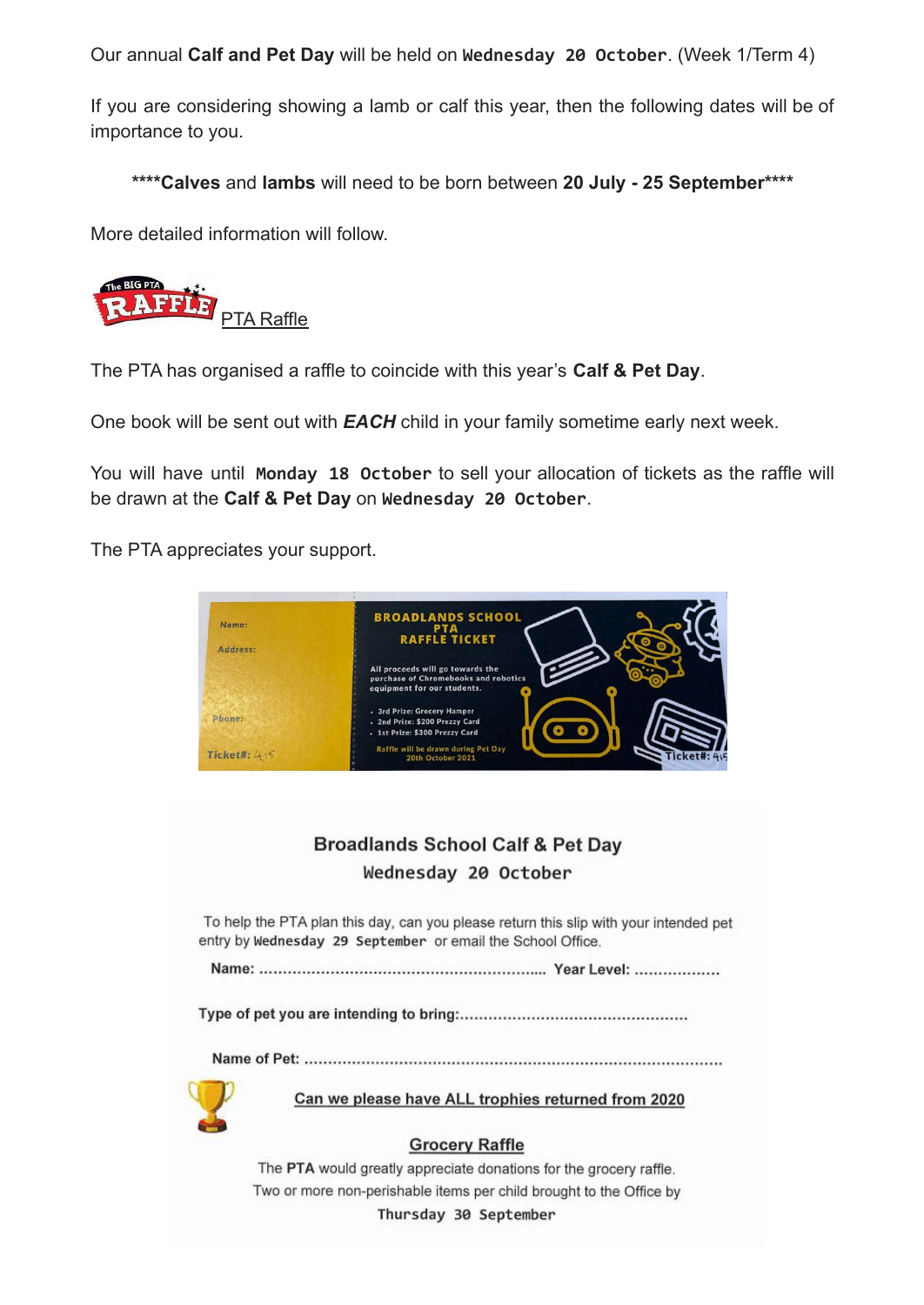

# WEDNESDAY 20 OCTOBER FROM<br>9.30AM

# Come and support our tamariki!

Calues, Lambs, Domestic Pets, Bake Stall, BBQ, Coffee Cart, Cupcake Competition, Recyclable Pet Competition and featuring a young Farmers' Calf Competition...

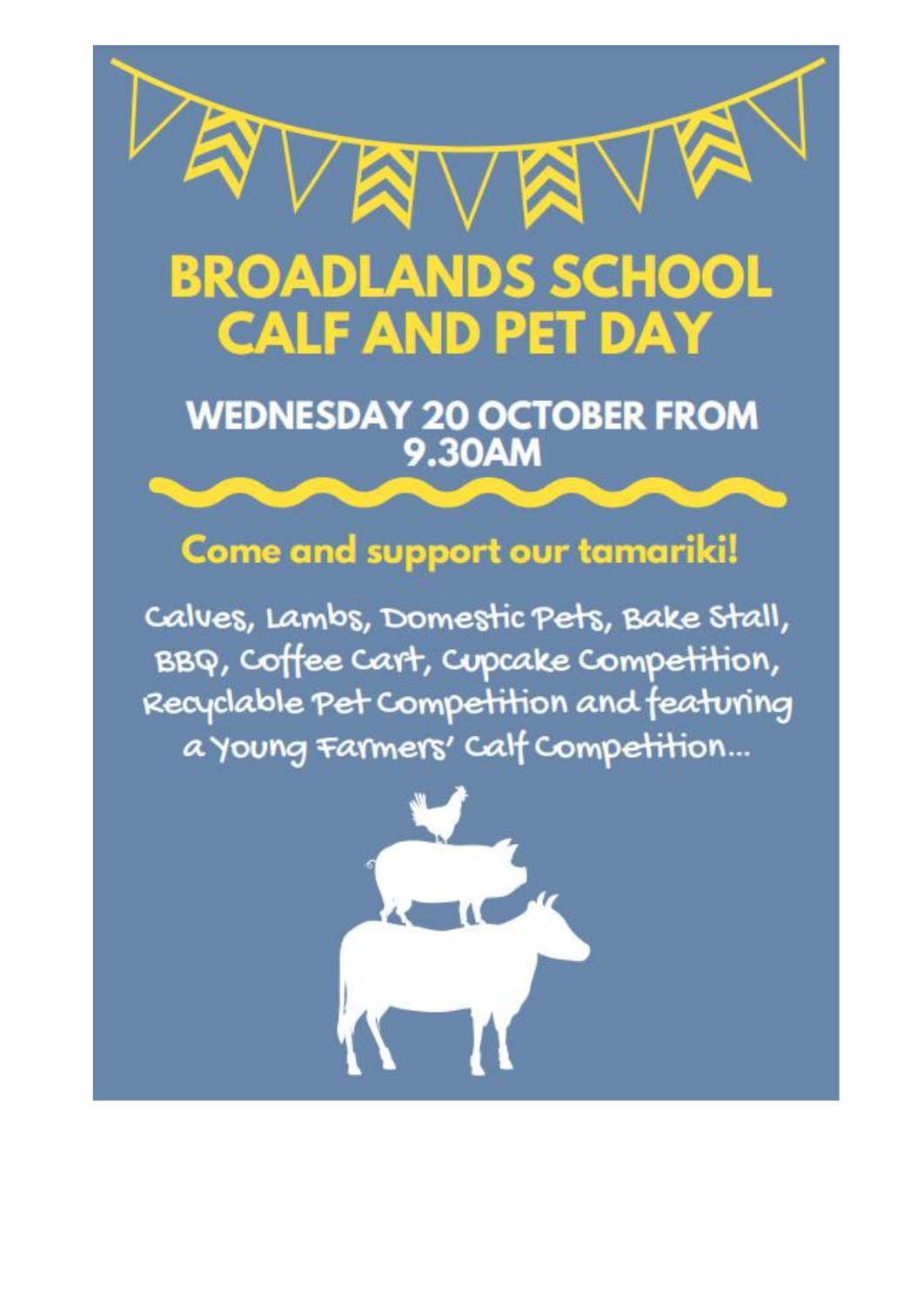



**Broadlands PTA**

# *Weaner Bull Calf Fundraiser*

# *It's that time of the year again!*

Past, present or future friends and families of Broadlands School are asked to join our group of farmers rearing and donating a 100kg fresian bull calf.

Please get in touch with Ross Shaw, Stephen O'Reilly or the school office if you'd like to join.

#### **What is a friesian bull calf?**

Calves that are presented must have five white points and a white star on the forehead.

#### **Important details**

Calves must be born on or before **10 August 2021.** This will ensure that the target weight of **100kg** is achievable by **31 October 2021.**

All bull calves must be NAIT registered with their farm and at time of sale. They will be transferred to the Broadlands NAIT number. Ross Shaw/Stephen O'Reilly will organise this.

Simon Marra from Silver Fern Farms will be handling the sale process.

# *We thank you in advance for your support!*

Regards, Broadlands School PTA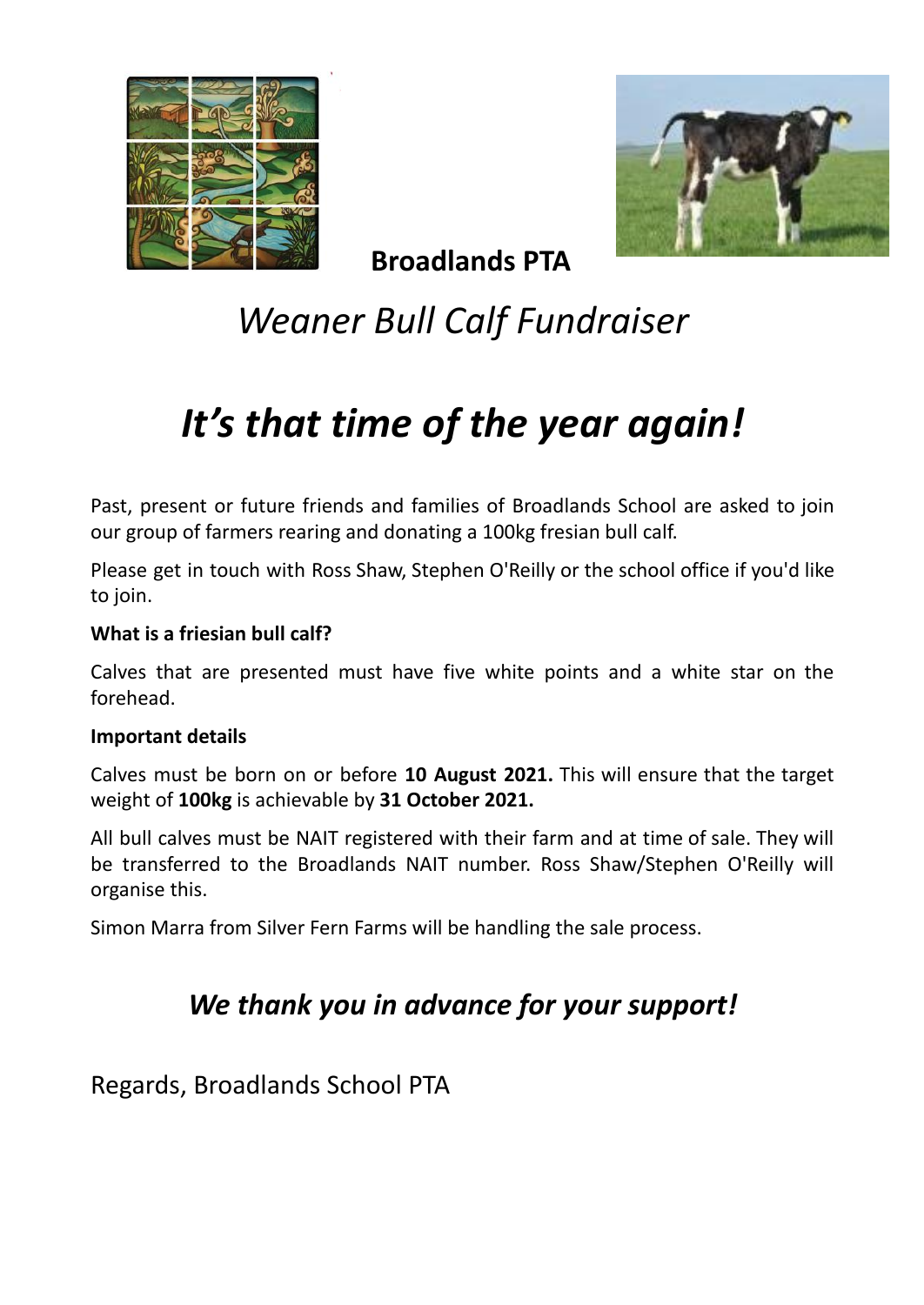

#### **Caretaker Position**

Broadlands School requires a part-time caretaker.

The ideal person would be able to undertake a variety of property maintenance duties including grounds and buildings on an as-required basis. No fixed hours.

Would ideally suit a semi-retired/retired local.

Immediate start for the right person.

If this sounds like you or for more information, please give Graeme/Principal a call on 027 291 9171.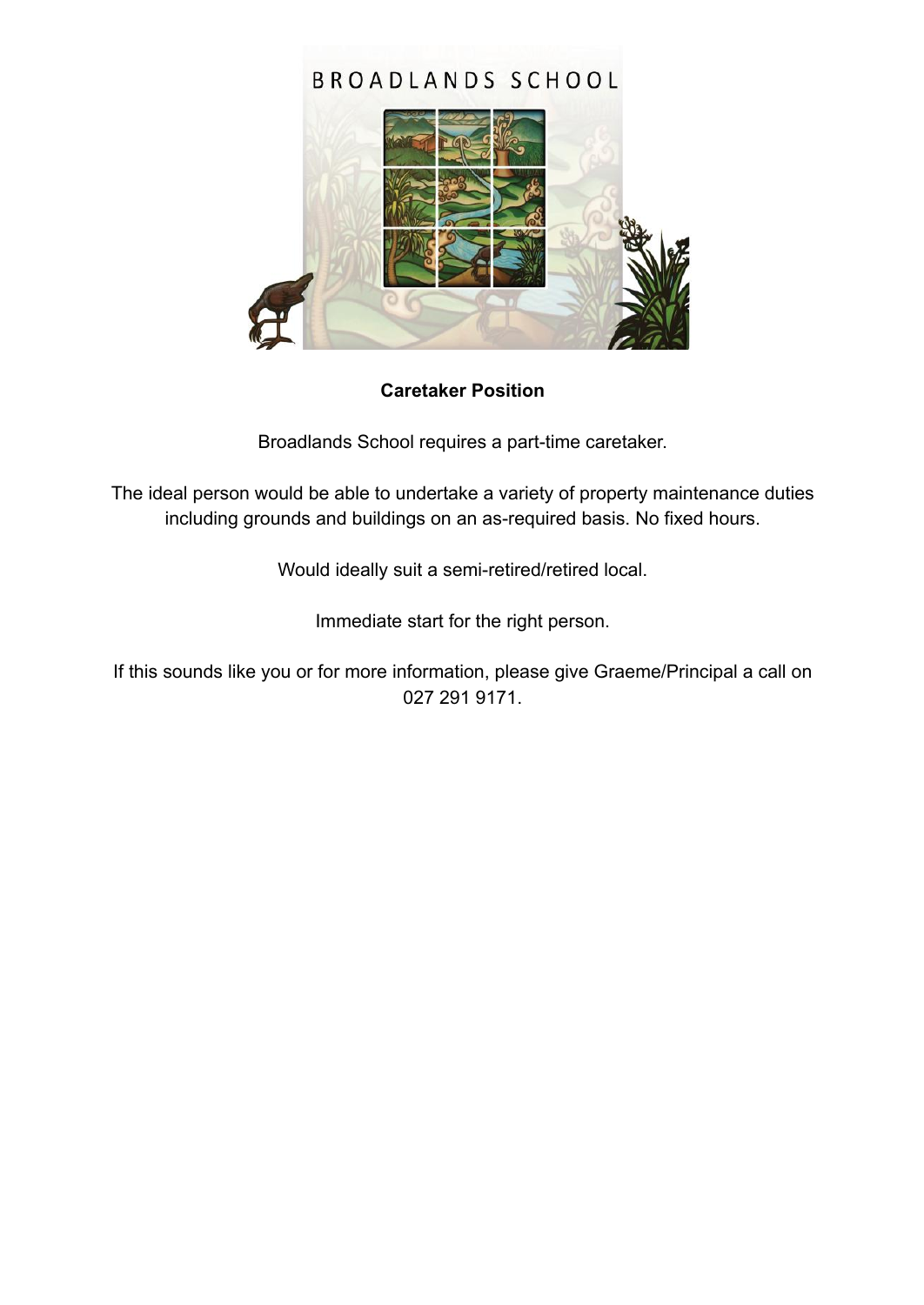

**Expression of Interest for Voluntary Staff on website** 

Email: Queries to rotoruabball@xtra.co.nz or

EOI close 10<sup>th</sup> September 2021



Ka kite ano Graeme, Sophie, Debra, Traleenah, Jess, Matua Tenia, Karla, Halei, Maureen, Bridget, Kasey and Tracey.